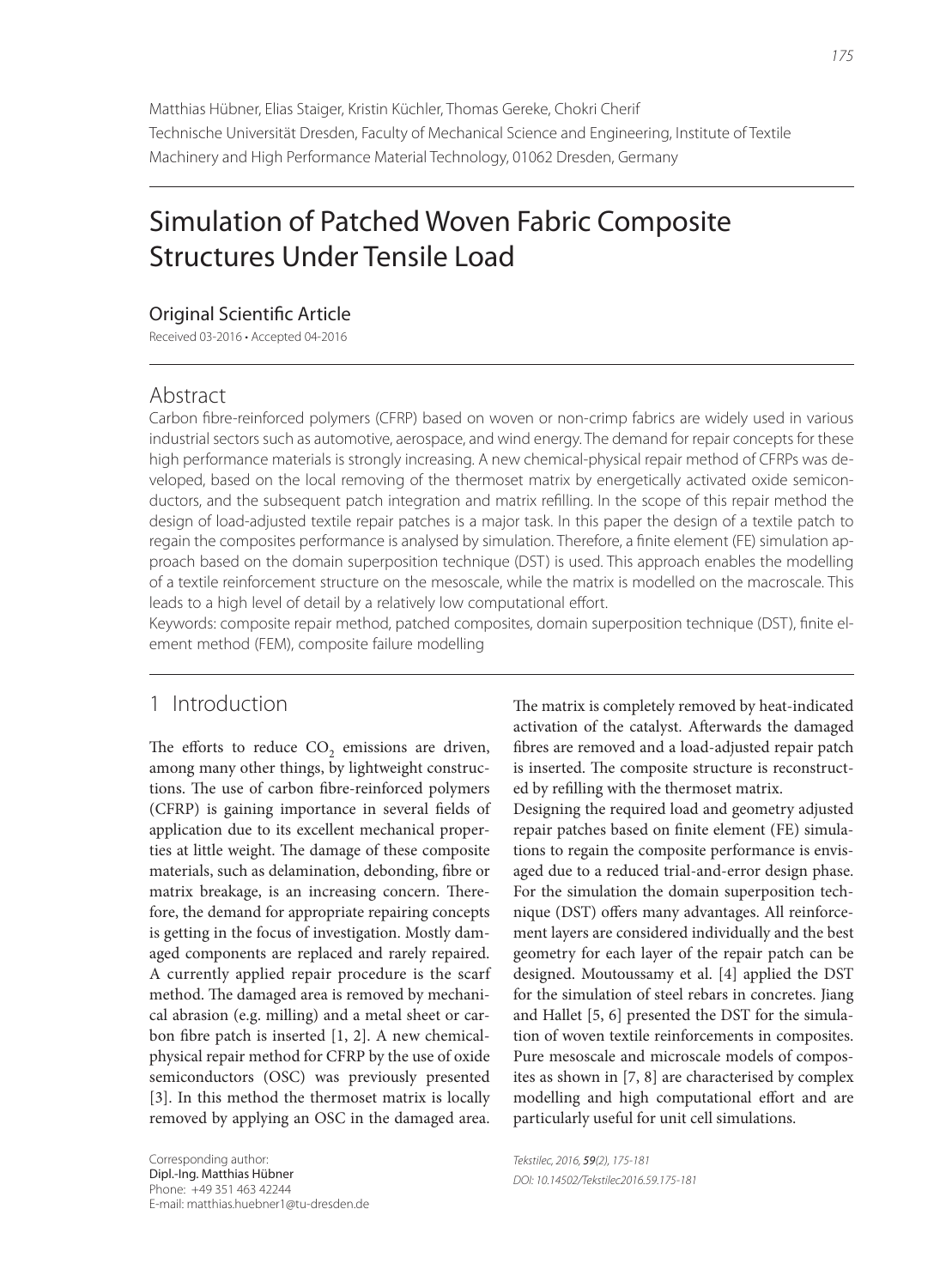# 2 Experimental

## 2.1 Materials

The reinforcement structure used for the investigations was a twill woven fabric (KDK-8004 by Carbon Werke Weißgerber GmbH & Co KG) made of  $12K$  (800 tex) carbon fibres. The fabric properties are shown in Table 1. The breaking force and elongation at break were determined according to ISO 4606 [9].

The resin used for the composite production was EPIKOTE Resin MGS RIMR 135 with EPIKURE curing agent MGS RIMH 134 (by HEXION Inc.) with the properties shown in Table 2. For the determination of standard composite properties, the tensile test (according to DIN EN ISO 527-4 [10]) and an inter-laminar shear test (according to DIN EN 2563 [11]) were performed. The results are shown in Table 3.

## 2.2 Repair Method

For the local matrix degradation in the damaged area oxide semiconductors (OSC, i. e.  $Cr_2O_3$ , CeO<sub>2</sub>, NiO, TiO<sub>2</sub>) were used [3]. By utilizing a mask the OSC powder was applied on the composite and activated with an IR-lamp. The best results could be achieved with  $Cr_2O_3$ , where the matrix degradation

176 Simulation of Patched Woven Fabric Composite Structures Under Tensile Load

> of a 2 mm thick composite takes about 8‒10 min. Figure 1 shows the experimental set up for the local matrix degradation.

> After locally removing the matrix and the damaged fibres a reinforcement patch is inserted. The geometry and load-adjusted design of the patch is very important to regain the composite performance. In the last step the matrix was refilled using an epoxy resin and the SCIMP-method (Seeman Composites Resin Infusion Molding Process).



Figure 1: Experimental set up for local matrix degradation

## 2.3 Simulation Method

The simulation model for the load-adjusted patch design has to fulfil crucial requirements, i.e. the representation of the textile reinforcement structure, a

|  |  |  | Table 1: Properties of the reinforcement structure |  |
|--|--|--|----------------------------------------------------|--|
|--|--|--|----------------------------------------------------|--|

| Area weight                  | Fibre density [fibres/cm] |      | Breaking force* [N/cm] |      | Elongation at break* $[%]$ |      |
|------------------------------|---------------------------|------|------------------------|------|----------------------------|------|
| $\left[\frac{g}{m^2}\right]$ | warp                      | weft | warp                   | weft | warp                       | weft |
| 650                          |                           |      | 2740                   | 2680 |                            |      |

\*ISO 4606

| Table 2: Properties of the resin system |  |  |  |  |
|-----------------------------------------|--|--|--|--|
|-----------------------------------------|--|--|--|--|

| Density<br>$[g/cm^3]$ | Young's modulus<br>[GPa] | Tensile strength<br>[MPa] | Compressive<br>strength<br>[MPa] | Elongation at<br>break<br>[%] |
|-----------------------|--------------------------|---------------------------|----------------------------------|-------------------------------|
| l.18                  | 3.2                      |                           | 90                               | $8 - 16$                      |

Table 3: Properties of the composite

|      | Young's modulus<br>[GPa] |      | Breaking force*<br>[N/cm] | Elongation<br>at break*<br>$\lceil % \rceil$ |      | Tensile strength*<br>[MPa] |      | Inter-laminar<br>shear strength**<br>[MPa] |
|------|--------------------------|------|---------------------------|----------------------------------------------|------|----------------------------|------|--------------------------------------------|
| warp | weft                     | warp | weft                      | warp                                         | weft | warp                       | weft |                                            |
| 38   | 34                       | 8970 | 8400                      | l.28                                         | 1.23 | 446                        | 410  | 42.1                                       |

\*DIN EN ISO 527-4, \*\* DIN EN 2563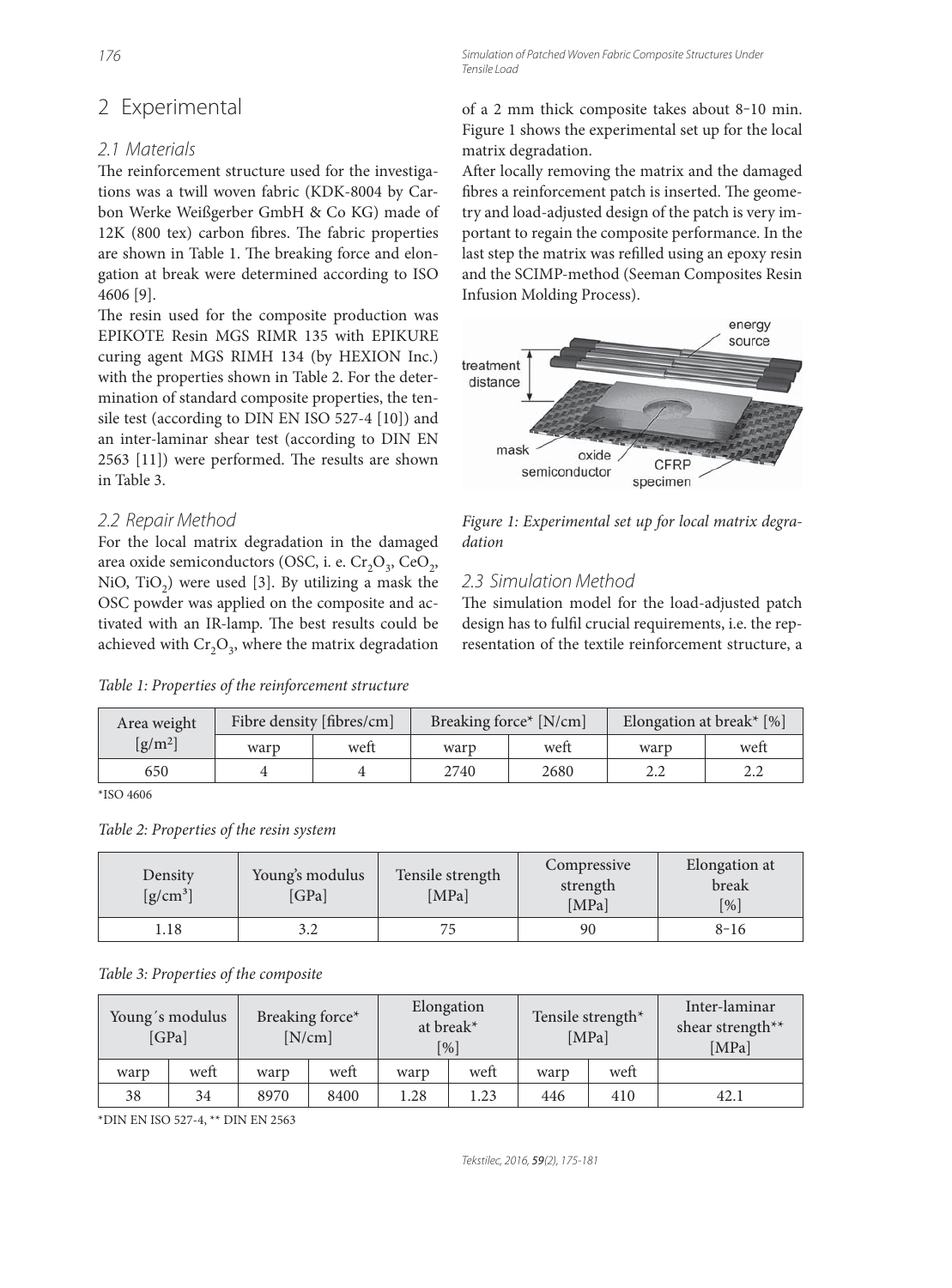high adaptability for the patch geometry modelling and a reasonable modelling and computational effort. For this, analysis methods which neglect the reinforcement layer stacking cannot predict the required stress- and strain distribution. The domain superposition technique (DST) introduced by Jiang et al. [5] is very promising for the modelling of repair patches. Thereby the textile reinforcement structure is modelled on the mesoscale embedded in a solid element mesh of the matrix, whereby the number of elements and the model size are reduced.

#### **Textile Reinforcement Model**

The textile reinforcement structure was modelled on the mesoscale, where the yarns were represented by shell elements. In order to achieve a realistic representation of the yarn geometry and to avoid penetrations the shell element thickness was adapted (Figure 2a). Figure 2b shows the geometry model of the twill woven fabric, generated in accordance with the method described in [12] for digital element chains. The dimensions were determined by analysing a micro-section. For the mechanical behaviour of the reinforcement yarns a user defined material model was used in LS Dyna [13]. Furthermore, the



Figure 2: Mesoscale model of the textile reinforcement: (a) yarn cross section by adjusting the shell thickness, (b) mesoscale model of twill woven fabric

low bending stiffness of the yarns was taken into account by layered shell elements with adjusted material properties of the single layers. This mesoscale modelling approach is easily adaptable to various reinforcement structures and can also be used for drape or forming simulations.

#### **Composite model**

The shown model of the textile reinforcement was embedded in a matrix mesh. By using the DST, the matrix was not modelled explicitly, instead a global mesh was used. Under tensile load of the patched composites the delamination mode I (shear) and mode II (tearing or twist) occur. The failure of the matrix was realized in the matrix material model by implementing a tensile and a shear stress based failure criterion. The required inter-laminar shear stress parameters are determined according to standard DIN EN 2563:1997. Furthermore, the fibre pull-out was realised in the model with cohesive elements (nullshells). The nullshells were kinematically constrained to the matrix mesh and the elements of the reinforcement structure were coupled to the nullshells with defined interface normal and shear failure stresses.

Figure 3 shows exemplarily a composite model with two layers of twill woven fabric and the matrix mesh (blue). In a previous simulation step the two textile layers are compacted to get the final composite thickness and to represent the interaction of the yarns. With this kind of simulation approach it became possible to model single layers of the textile reinforcement and the interaction with the matrix. Thus, the optimal geometry and overlap length of the repair patch can be designed to restore the composite performance completely.



Figure 3: Scheme of the composite model

The simulation model, especially the elastic and failure behaviour of the composite, was validated with the tensile test according to DIN EN ISO 527-4 and the open-hole tensile test. The dimensions of the open-hole specimens were 50 mm x 150 mm with an open hole diameter of 20 mm. The dimensions of the specimen differ from ASTM D5766/D5766M in order to use them as reference for the benchmark of the repair method.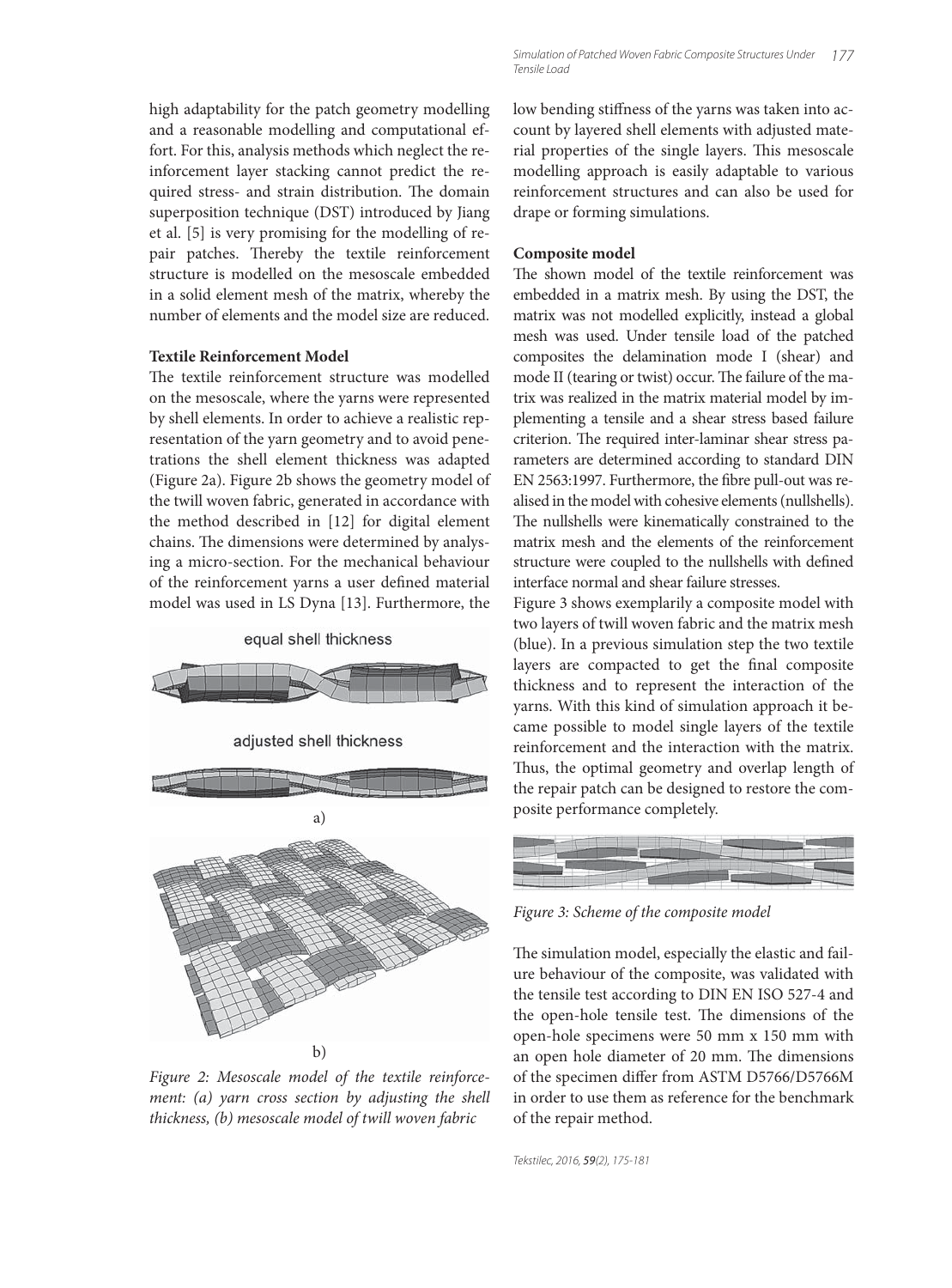## 2.4 Repair Patch Design

For the design of the repair patch a uniform stress distribution and the transferable stresses are most important. Under tensile load the delamination mode I (shear) and mode II (tearing or twist) and thus inter-laminar shear stress occurs. Thus, the transmittable inter-laminar shear stress in the patched area must be at least as high as the tensile strength of the composite.

For the design of the repair patches the two layered open-hole specimen was defined as a damaged composite. Two different patch designs are discussed. Patch 1 is a "step lap joint" with a ply per ply overlap and patch 2 is an adapted patch with a higher structural integrity (Figure 4). Therefore, the original structure and the patches were adapted to the tensile load case  $[14]$ . The fibres oriented perpendicular to the tensile direction were removed from the textile structure. In this case a symmetrical patch design became possible without thickening the composite. Furthermore, the number of load carrying fibres was increased in the overlapping area.



Figure 4: Different repair patch designs: (a) top view (patch is blue), (b) section view: patch 1 and 2

## 3 Results and Discussion

## 3.1 Model Validation and Composite Simulation

#### **Simulation of the Tensile Test**

The first validation case of the composite model is the simulation of the tensile test without any holes according to DIN EN ISO 527-4. The simulation shows excellent agreement with the experiments regarding tensile modulus, breaking force, and elongation at break (Figure 5a). Figure 5b shows the forceelongation curves determined experimentally and numerically under tension load. The failure of the composite in the simulation is indicated by the slope of the force curve at about 1.24% elongation at a force of about 23 kN (tensile strength 460 MPa).

|                                 | Simulation          | Experiment |
|---------------------------------|---------------------|------------|
| Young's modulus<br>[GPa]        | 36.1<br>$(6.5\%)^*$ | 38.4       |
| <b>Breaking force</b><br>[N/cm] | 9200<br>$(2.4\%)^*$ | 8976       |
| Elongation at<br>break [%]      | 1.24<br>$(3.2\%)^*$ | 1.28       |
| Tensile strength<br>[MPa]       | 460<br>$(3.1\%)^*$  | 446        |

a)

\*deviation to experiment



Figure 5: Tensile test simulation results: (a) simulation and experimental data, (b) force elongation curve

#### **Simulation of the Open-Hole Specimen**

The second case is the simulation of the open-hole specimen under tension load. Also a very good correlation between the experiment and the simulation results was achieved. The breaking force in the experiment was about 23.1 kN and in the simulation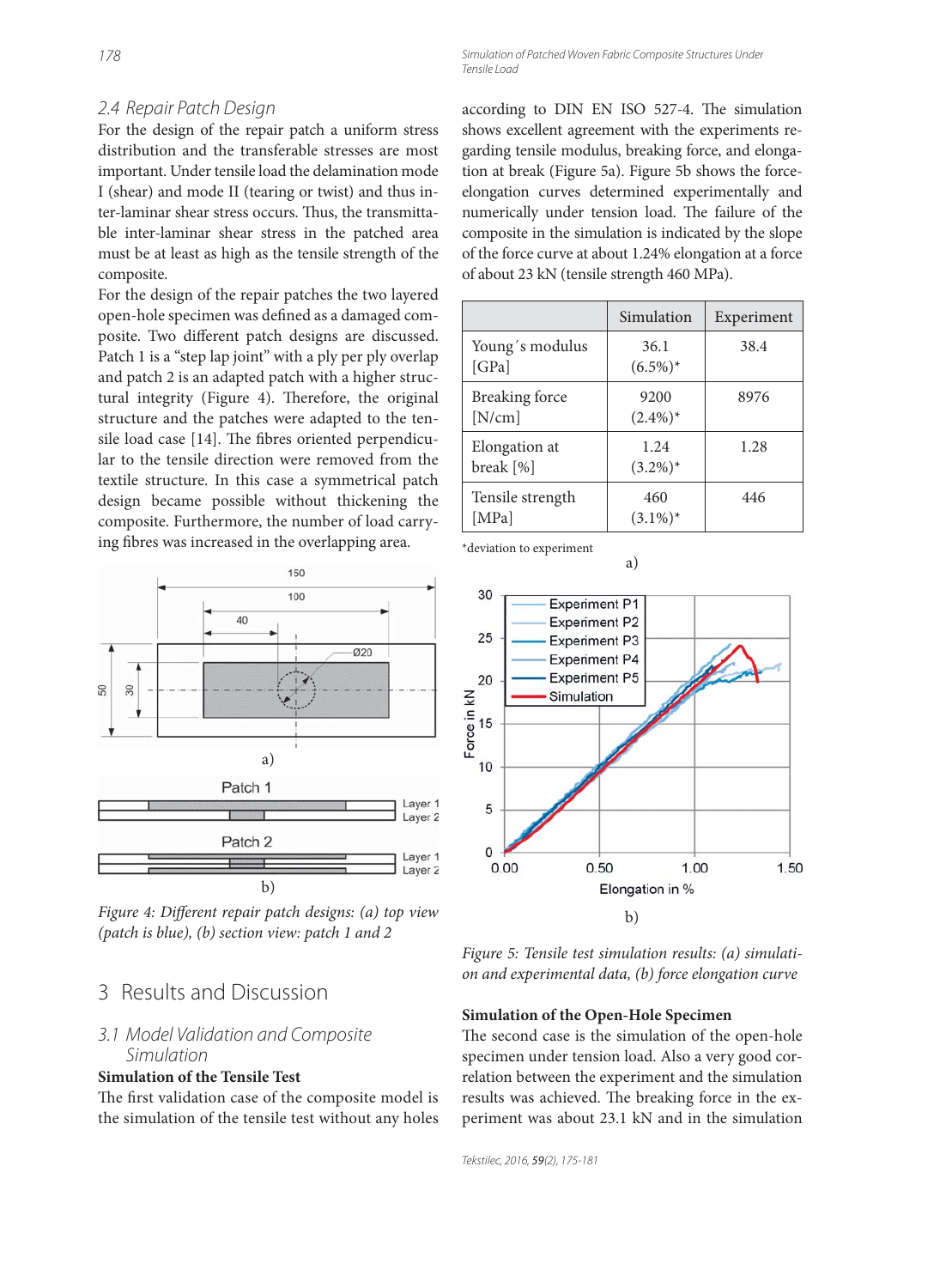about 22.5 kN. Figure 6a shows the von Mises stress (equivalent stress) in the matrix just before and after the failure and Figure 6b shows the failed specimen from the experiment.



Figure 6: Simulation of the open-hole specimen: (a) simulation (von Mises stress [MPa] in matrix), (b) failed specimen

The simulation results show the applicability of the selected simulation approach based on the DST. For the investigated composite a very good agreement between experiment and simulation in terms of tensile and failure behaviour was achieved.

## 3.2 Simulation of Patched Composites

For the simulation of the patched composites two models based on the open-hole specimen were created. In a supplementary simulation step the geometric models of the patches are integrated in the existing model of the reinforcement. Figure 7 shows the model of the textile reinforcement of patch design 2. Figure 8 shows the non-uniform strain distribution in the patched composite samples. The maximum





Figure 8: Strain distribution in different patched specimens (total strain 0.5%): (a) patch design 1, (b) patch design 2



Figure 7: Patch 2 – mesoscale model of the textile (one half of the symmetric problem)

Tekstilec, 2016, 59(2), 175-181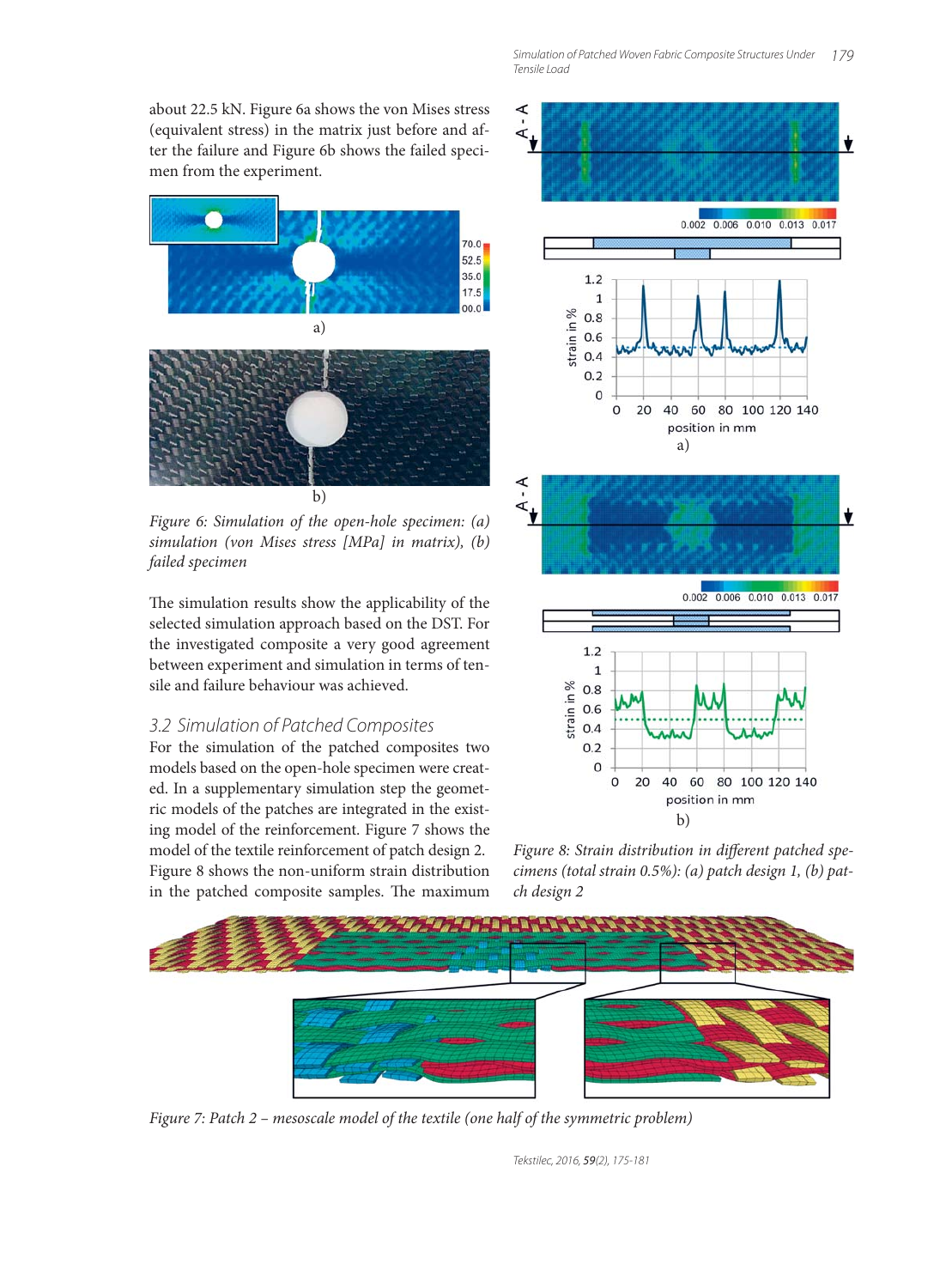strain profile across the middle surface of the specimen clearly indicates the local strain/stress peaks. At a total elongation of the specimen of 0.5% already local strains of 1.69% (stress 52.3 MPa) in patch design 1 and 1.32% (stress 48.8 MPa) in patch design 2 occur in the specimen. These stress peaks in the transition area indicate the beginning of the failure. Compared to patch design 1, the stress peaks are reduced significantly with patch design 2. This can also be seen in the breaking forces of the specimens. With patch design 1 the specimen breaks at a load of 22.5 kN and with patch design 2 the specimen breaks at 40.8 kN. The advantageous stress and strain distribution with patch 2 is caused by the high structural integrity (2.4). In the patched area (between  $20-60$  mm and  $80-120$  mm) the fibre volume fraction is higher, which results in a lower strain (Figure 8b). The design of the transition zone between the original structure and the repair patch prevents the stress peaks. With patch design 2 excellent repair results can be achieved, the breaking force under tensile load was about 89% of the undamaged reference specimen.

## 3.3 Repair Method

The local matrix degradation was successful [3]. An optically evaluation shows that the specimen is locally resin free after local removing of the matrix. The treated area is undamaged and unaffected by the chemical-physical treatment of the process. Figure 9 shows the rectangular resin free area of the open-hole specimen and a specimen with an integrated repair patch after matrix refilling. The general suitability of the chemical-physical local repair procedure was demonstrated.

# 4 Conclusion

A novel repair method for CFRPs based on the local matrix degradation was presented. For the design of load- and geometry-adjusted repair patches the FEsimulation was used. To take into account the structure of the textile reinforcement and the patch an adaptable mesoscale model was applied. With the domain superposition technique (DST) the computational effort was reduced, whereby the matrix was not explicitly modelled. The simulation model also considered the fibre and matrix failure as well as fibre-matrix debonding. First simulations with different patch geometries showed that about 90% of the composite performance under tensile load can be restored by the integration of a load-adjusted repair patch. Thus, this method is suitable as a repair concept for CFRP structures.

#### Acknowledgements

The authors would like to thank the German Research Foundation (DFG) for the financial support of the research activities in the scope of the projects DFG CH 174/36-1 and DFG HU 2107/4-1.

The authors also would like to thank the European Union Regional Development Fund (EFRE) and the Free State of Saxony for the funding.

## References

 1. HARMAN, Alex B., WANG, Chun H. Improved design methods for scarf repairs to highly strained composite aircraft structure. Composite





Figure 9: CFRP after removing the thermoset matrix and repair procedure: (a) locally removed matrix, (b) integrated patch 2 and refilled matrix

Tekstilec, 2016, 59(2), 175-181